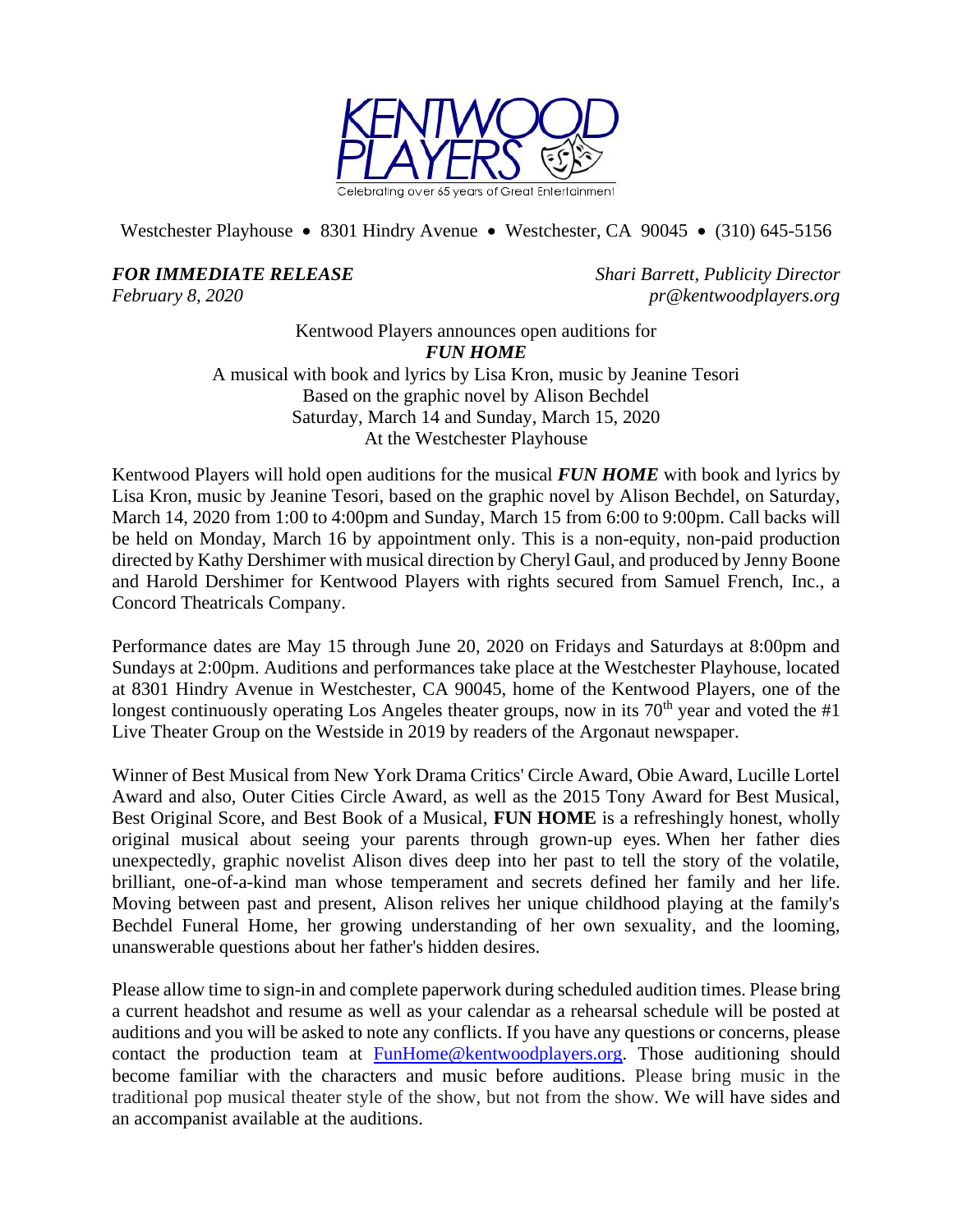### **Character Breakdown**

Kentwood Players is committed to diverse, inclusive casting. Performers of all ethnicities, races, gender identities and ages are encouraged to audition.

#### **Alison** – age 40-45

Cartoonist, writer. Both self-aware and self-conscious, Reflective, appreciating both joy and sadness. Mezzo-soprano with strong low range. Belt. - Non dancer

## **Medium Alison** – age 18 – 20

A college student, will also play a Susan Dey. Smart, awkward, confused - a romantic. Realizing and embracing that she is lesbian. Mezzo-soprano. Belt. - Dancing required

### **Small Alison** – age 8-11

Intelligent, confident and bossy. Precocious. Alto. Light belt - Dancing required.

## **Bruce Bechdel** - 40+

Alison's father, Depressed and self-loathing, hurtful, closeted gay. Husband and father of 3 likes the role, but not the rules. Baritone, - Dancing required.

## **Helen Bechdel** - 40+

Alison's mother. Depressed and self-deluded, unhappy, cold. Wife and mother of 3 - has compromised herself into marginalism. Mezzo-soprano. Strong mix - Dancing required.

## **Christian Bechdel** – age 10-13

Alison's brother. Smart, funny and independent. Singing and dancing required

### **John Bechdel** – age 6-9

Alison's brother. Energetic, imaginative and eager to please. Singing and dancing required.

# **Roy/Mark/Pete/Bobby** - 20s

Customer/high school student/college student/imaginary TV character. One actor plays all 4 roles. Tenor - Dancing required

**Joan** – age 19-21 A college student/will also play a Susan Dey. Medium Alison's girlfriend. Smart, confident. Alto. Comfortable with harmony lines - Dancing required.

For more information about Kentwood Players including our current production and upcoming auditions, please visit the Kentwood Players website at [www.kentwoodplayers.org.](http://www.kentwoodplayers.org/) You can also find Kentwood Players information on Facebook, Twitter and Instagram.

To meet the *FUN HOME* production team and learn more about Kentwood Players, a 70-years old and going strong, all-volunteer community theater group, the public is invited to attend our general membership meetings, which are free and held on the third Wednesday of each month at 7:30 pm at the Westchester Playhouse, located two blocks west of the San Diego Freeway and two blocks north of Manchester at 8301 Hindry Avenue in Westchester, CA 90045.

### **Kentwood Players Auditions for FUN HOME Page 2 of 3**